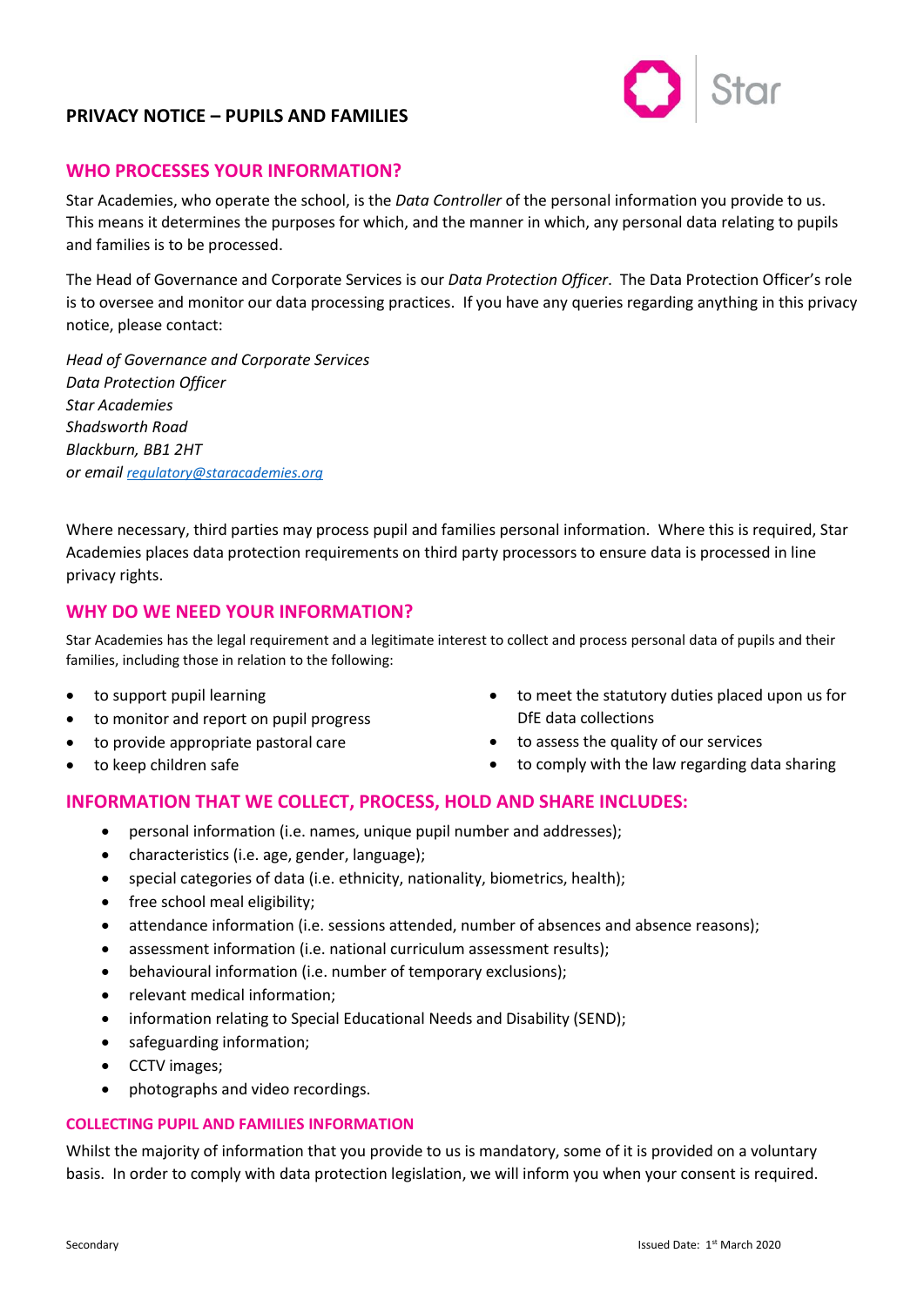# **PRIVACY NOTICE – PUPILS AGE 13+**



Pupils and families personal data may be obtained and processed from third parties where the law requires us to do so.

### **THE LAWFUL BASIS ON WHICH WE PROCESS THIS INFORMATION**

- Article 6 1(b) of the GDPR which allows processing that is necessary for the performance of a contract;
- Article 6 1(c) of the GDPR which allows processing that is necessary to comply with a legal obligation;
- Article 6 1(e) of the GDPR which allows processing that is carried out in the public interest;
- Article 9 2(b) of the GDPR which allows the processing of special category data that is necessary for carrying out obligations in the fields of employment and social security and social protection law;
- Article 9 2(g) of the GDPR which allows the processing of special category data that is necessary for reasons of substantial public interest;
- Article 9 2(j) of the GDPR which allows the processing of special category data when it is necessary for archiving purposes in the public interest, scientific or historical research purposes or statistical purposes.

Star Academies maintains *Records of Processing* that identify the lawful basis on which personal information is processed.

### **STORING PUPIL AND FAMILIES INFORMATION**

Personal data is stored securely in line with our Records Management and Data Protection policies. In accordance with data protection legislation it is only retained for as long as is necessary to fulfil the purposes for which it was obtained, and not kept indefinitely.

#### **DATA TRANSFERRED OUTSIDE THE EU**

Processors that we use may transfer and hold personal data outside of the EU. We will ensure that organisations who process personal data on our behalf only transfer data to countries that the EU deems as having adequate levels of protection in place. Processors that transfer data to the United States must be covered by the EU-US Privacy Shield. If a processor is found to be transferring data to a country that does not have adequate protections, or to an organisation that is not covered by the EU-US Privacy Shield, we will terminate our contract/subscription.

#### **WHO WE SHARE DATA WITH**

We do not share your information with anyone without permission unless the law says we can or should. We share information with the following:

- The Local Council
- Department for Education (DfE)
- Education Skills Funding Agency
- Standards and Testing Agency
- Ofsted
- NHS (e.g. vaccinations and school nursing service)
- Police
- Social Services
- Educational Psychology Department
- Children & Adolescent Mental Health Services (CAMHS)
- Children and Family Court Advisory Service (CAFCAS)
- Careers Advisory Service providers
- Peripatetic services
- Alternative education providers
- Other schools/academies (during pupil transfer)
- Sixth form colleges and other post-16 providers
- Examination Boards
- Library records systems
- Print Management Software providers
- Management Information Systems (e.g. Capita SIMS, SISRA, Safeguarding and accident reporting systems)
- Text and Email communication systems (e.g.Teachers2Parents, InTouch)
- Cashless payment systems (e.g. Biostore)
- Catering Providers
- **IT Contractors**
- Providers of visitor management and access control systems
- Residential trip organisers and insurers
- Educational trip management system (i.e. Evolve)
- Providers of online learning resources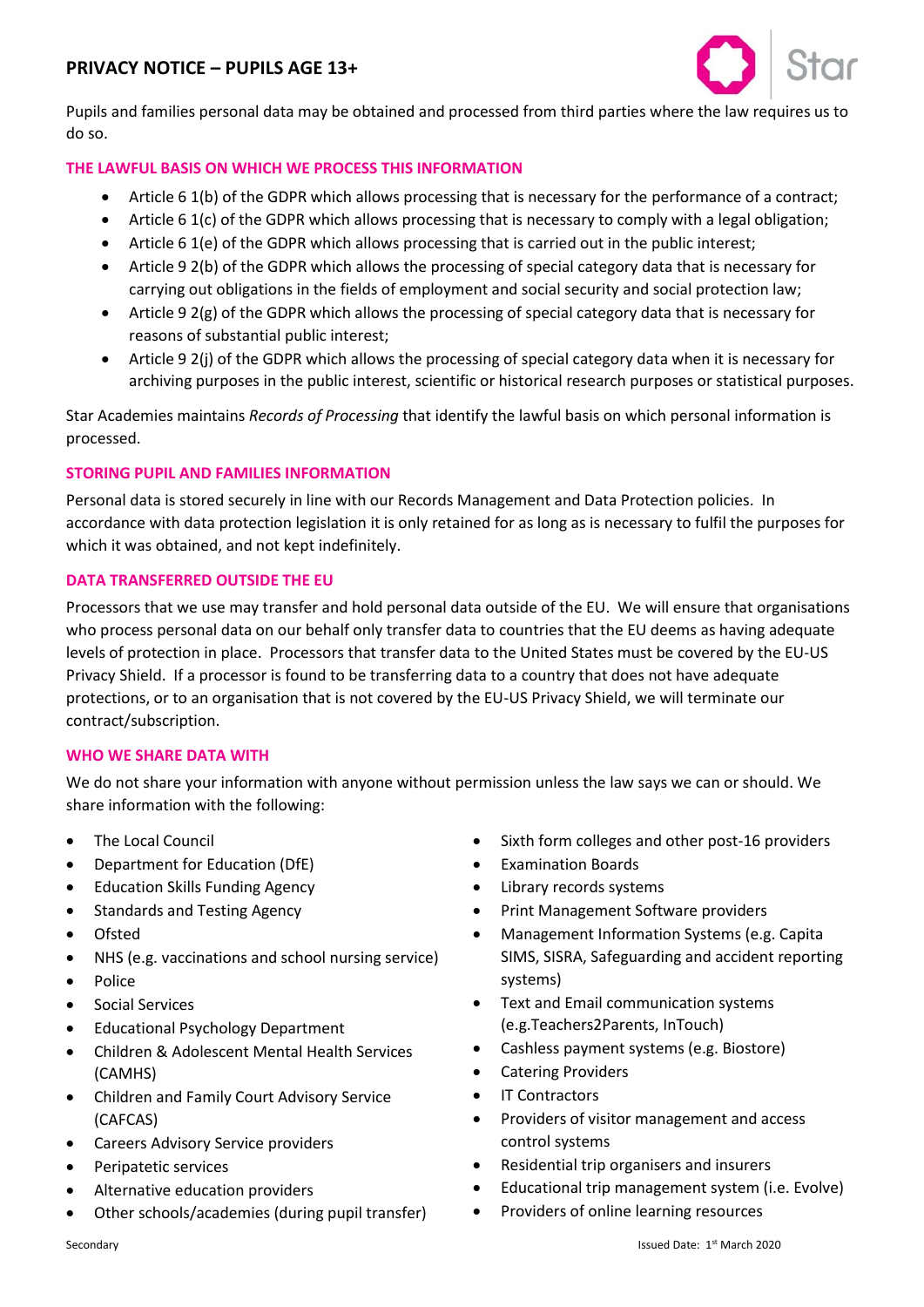# **PRIVACY NOTICE – PUPILS AGE 13+**



- Providers of financial management software Photography and design agencies
	-

## **YOUTH SUPPORT SERVICES**

Once your child reaches the age of 13, we are legally required to pass pupil information to our local authority and/or provider of youth support services as they have responsibilities in relation to the education or training of 13-19 year olds.

This enables local authorities to provide Youth Support Services, careers advice and post 16 education and training services.

### **WHAT ARE YOUR RIGHTS?**

Pupils and Families have specific rights in relation to the processing of their personal data. You have a legal right to:

- Request access to the personal data that Star Academies holds;
- Request that your personal data is amended if it is inaccurate or incomplete;
- Request that your personal data is erased where there is no legal basis for its continued processing;
- Request that the processing of your personal data is restricted;
- Object to your personal data being processed if it is likely to cause, or is causing, damage or distress.

Requests must be submitted to the Data Protection Officer (on the contact details provided). Star Academies also has a *Subject Access Request Form* that may be obtained from all of its schools. Star Academies will consider all requests in line with your legal rights and our legal obligations.

Where the processing of data is based on explicit consent, there is a right to withdraw consent at any time. This will not affect any personal data that has been processed prior to withdrawing consent.

If you have a concern about the way we are collecting or using personal data, you should raise your concern with the Data Protection Officer in the first instance or directly to the Information Commissioner's Office at <https://ico.org.uk/concerns>

### **HOW THE GOVERNMENT USES YOUR DATA**

Under regulation 5 of The Education (Information About Individual Pupils) (England) Regulations 2013 we are required to share information about our pupils with the Department for Education.

The pupil data that we lawfully share with the DfE through data collections:

- underpins school funding, which is calculated based upon the numbers of children and their characteristics in each school;
- informs "short term" education policy monitoring and school accountability and intervention;
- supports "longer term" research and monitoring of educational policy.

### **Data Collection Requirements**

To find out more about the data collection requirements placed on us by the Department for Education go to <https://www.gov.uk/education/school-censuses-and-slasc>

### **The National Pupil Database (NPD):**

The NPD is owned and managed by the Department for Education and contains information about pupils in schools in England. It provides invaluable evidence on educational performance to inform independent research, as well as studies commissioned by the Department. It is held in electronic format for statistical purposes. This information is securely collected from a range of sources including schools, local authorities and awarding bodies.

To find out more about the NPD, go to [https://www.gov.uk/government/publications/national-pupil-database-user](https://www.gov.uk/government/publications/national-pupil-database-user-guide-and-supporting-information)[guide-and-supporting-information](https://www.gov.uk/government/publications/national-pupil-database-user-guide-and-supporting-information)